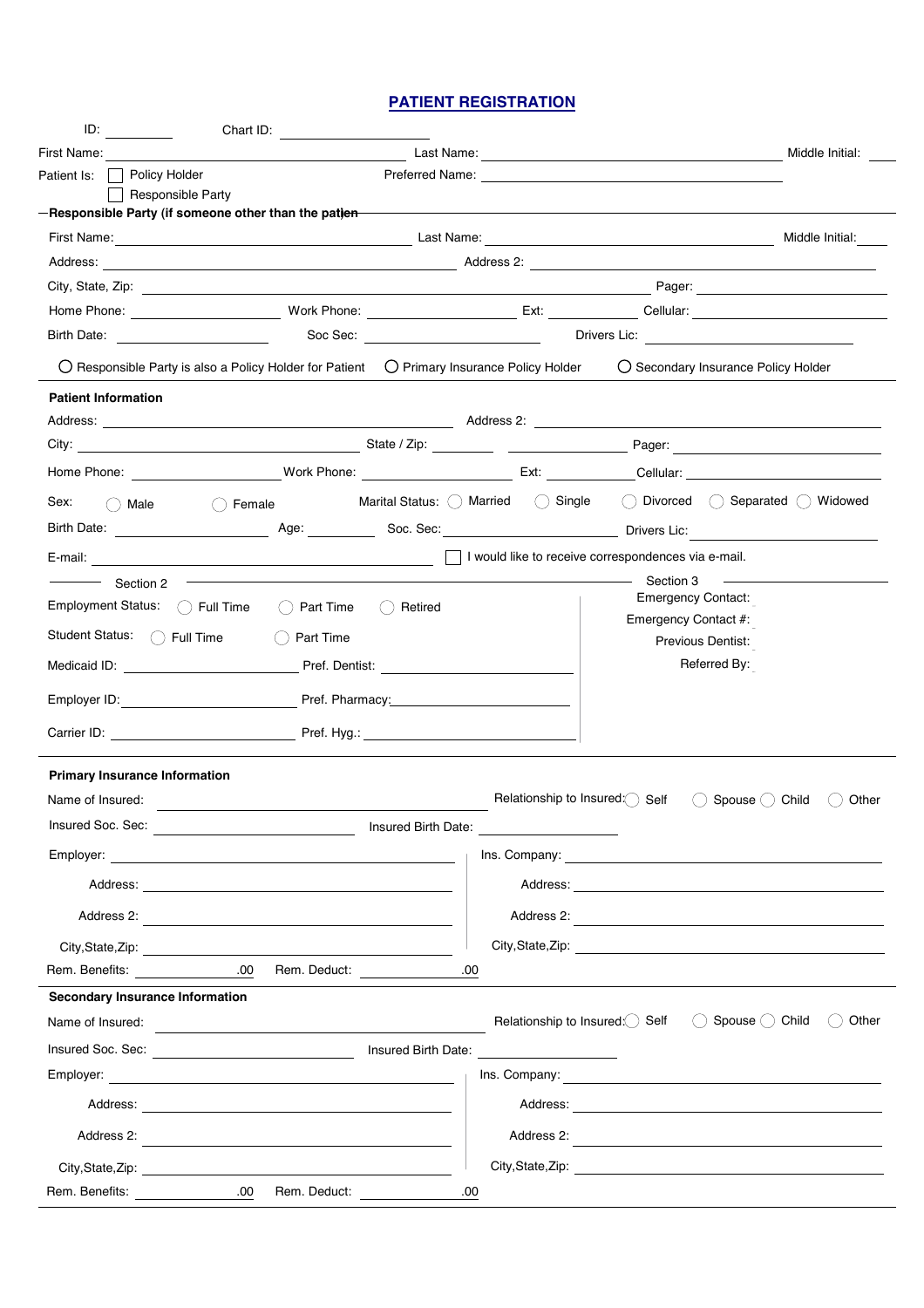## **MEDICAL HISTORY**

| PATIENT NAME                                                                                                                                                                                                                                                                                                                                                                                                                                                                                                                                                                                                                                                                                                                                                 |                                                                                                                                                                                                                                                                                                                                                                                                                                                                                                                                                                                                                                                                                                                                    | <b>Birth Date</b>                                                                                                                                                                                                                                                                                                                                                                                                                                                                                                                                                                                                                                                                                                                                                                                                      |                                                                                                                                                                                                                                                                                                                                                                                                                                                                                                                                                                                                                                                                                                                                                                                              |
|--------------------------------------------------------------------------------------------------------------------------------------------------------------------------------------------------------------------------------------------------------------------------------------------------------------------------------------------------------------------------------------------------------------------------------------------------------------------------------------------------------------------------------------------------------------------------------------------------------------------------------------------------------------------------------------------------------------------------------------------------------------|------------------------------------------------------------------------------------------------------------------------------------------------------------------------------------------------------------------------------------------------------------------------------------------------------------------------------------------------------------------------------------------------------------------------------------------------------------------------------------------------------------------------------------------------------------------------------------------------------------------------------------------------------------------------------------------------------------------------------------|------------------------------------------------------------------------------------------------------------------------------------------------------------------------------------------------------------------------------------------------------------------------------------------------------------------------------------------------------------------------------------------------------------------------------------------------------------------------------------------------------------------------------------------------------------------------------------------------------------------------------------------------------------------------------------------------------------------------------------------------------------------------------------------------------------------------|----------------------------------------------------------------------------------------------------------------------------------------------------------------------------------------------------------------------------------------------------------------------------------------------------------------------------------------------------------------------------------------------------------------------------------------------------------------------------------------------------------------------------------------------------------------------------------------------------------------------------------------------------------------------------------------------------------------------------------------------------------------------------------------------|
| following questions.                                                                                                                                                                                                                                                                                                                                                                                                                                                                                                                                                                                                                                                                                                                                         |                                                                                                                                                                                                                                                                                                                                                                                                                                                                                                                                                                                                                                                                                                                                    | Although dental personnel primarily treat the area in and around your mouth, your mouth is a part of your entire body. Health problems that you may<br>have, or medication that you may be taking, could have an important interrelationship with the dentistry you will receive. Thank you for answering the                                                                                                                                                                                                                                                                                                                                                                                                                                                                                                          |                                                                                                                                                                                                                                                                                                                                                                                                                                                                                                                                                                                                                                                                                                                                                                                              |
| Have you ever been hospitalized or had a major operation? $\bigcirc$ Yes $\bigcirc$ No                                                                                                                                                                                                                                                                                                                                                                                                                                                                                                                                                                                                                                                                       | Are you under a physician's care now? $\bigcirc$ Yes $\bigcirc$ No<br>Have you ever had a serious head or neck injury? $\bigcirc$ Yes $\bigcirc$ No<br>Are you taking any medications, pills, or drugs? $\bigcirc$ Yes $\bigcirc$ No<br>Do you take, or have you taken, Phen-Fen or Redux? $\bigcirc$ Yes $\bigcirc$ No<br>Are you on a special diet? $\bigcirc$ Yes $\bigcirc$ No<br>Do you use tobacco? $()$ Yes $()$ No<br>Do you use controlled substances? $\bigcirc$ Yes $\bigcirc$ No                                                                                                                                                                                                                                       | If yes, please explain:<br>If yes, please explain:<br>If yes, please explain:<br>If yes, please explain:                                                                                                                                                                                                                                                                                                                                                                                                                                                                                                                                                                                                                                                                                                               |                                                                                                                                                                                                                                                                                                                                                                                                                                                                                                                                                                                                                                                                                                                                                                                              |
| Women: Are you-<br>Pregnant/Trying to get pregnant? $\bigcirc$ Yes $\bigcirc$ No                                                                                                                                                                                                                                                                                                                                                                                                                                                                                                                                                                                                                                                                             |                                                                                                                                                                                                                                                                                                                                                                                                                                                                                                                                                                                                                                                                                                                                    | Taking oral contraceptives? $\bigcirc$ Yes $\bigcirc$ No                                                                                                                                                                                                                                                                                                                                                                                                                                                                                                                                                                                                                                                                                                                                                               | Nursing? $()$ Yes $()$ No                                                                                                                                                                                                                                                                                                                                                                                                                                                                                                                                                                                                                                                                                                                                                                    |
| Are you allergic to any of the following?<br>Penicillin<br>Aspirin<br>Other If yes, please explain:                                                                                                                                                                                                                                                                                                                                                                                                                                                                                                                                                                                                                                                          | Codeine<br>Acrylic                                                                                                                                                                                                                                                                                                                                                                                                                                                                                                                                                                                                                                                                                                                 | Metal<br>Latex                                                                                                                                                                                                                                                                                                                                                                                                                                                                                                                                                                                                                                                                                                                                                                                                         | <b>Local Anesthetics</b>                                                                                                                                                                                                                                                                                                                                                                                                                                                                                                                                                                                                                                                                                                                                                                     |
| Do you have, or have you had, any of the following?<br>Yes $\bigcirc$ No<br><b>AIDS/HIV Positive</b><br>$Yes()$ No<br>Alzheimer's Disease<br>Yes $\bigcirc$<br>No<br>Anaphylaxis<br>Yes() No<br>Anemia<br>Yes()<br>No<br>Angina<br>Yes()<br>Arthritis/Gout<br>No<br>$Yes()$ No<br><b>Artificial Heart Valve</b><br>Yes $\bigcirc$ No<br><b>Artificial Joint</b><br>Yes() No<br>Asthma<br><b>Blood Disease</b><br>Yes() No<br>$Yes$ No<br><b>Blood Transfusion</b><br>()<br>Yes() No<br><b>Breathing Problem</b><br>$( \ )$<br><b>Bruise Easily</b><br>Yes() No<br>$Yes()$ No<br>Cancer<br>Yes() No<br>Chemotherapy<br>Yes()<br>No<br><b>Chest Pains</b><br>Cold Sores/Fever Blisters ( ) Yes ( ) No<br>Congenital Heart Disorder () Yes () No<br>Convulsions | Cortisone Medicine<br>( ) Yes( ) No<br>Yes() No<br><b>Diabetes</b><br>Yes $\bigcap$ No<br>Drug Addiction<br>Easily Winded<br>( ) Yes ( ) No<br>Yes() No<br>Emphysema<br>( ) Yes( ) No<br><b>Epilepsy or Seizures</b><br>( ) Yes( ) No<br><b>Excessive Bleeding</b><br><b>Excessive Thirst</b><br>( ) Yes( ) No<br>Fainting Spells/Dizziness O Yes O No<br>Frequent Cough<br>( ) Yes( ) No<br><b>Frequent Diarrhea</b><br>( ) Yes( ) No<br>Frequent Headaches<br>( ) Yes ( ) No<br><b>Genital Herpes</b><br>$( \ )$<br>Yes() No<br>Yes() No<br>Glaucoma<br><b>Hay Fever</b><br>( ) Yes( ) No<br>Yes $\bigcap$ No<br>Heart Attack/Failure<br>()<br>( ) Yes ( ) No<br><b>Heart Murmur</b><br>( ) Yes( ) No<br><b>Heart Pace Maker</b> | Hemophilia<br>( ) Yes( ) No<br>Yes $\bigcirc$ No<br><b>Hepatitis A</b><br>Yes ( ) No<br>Hepatitis B or C<br>( ) Yes( ) No<br>Herpes<br><b>High Blood Pressure</b><br>Yes $\bigcirc$ No<br>$\left( \quad \right)$<br>Hives or Rash<br>( ) Yes( ) No<br>$\bigcirc$ Yes $\bigcirc$ No<br>Hypoglycemia<br>( ) Yes ( ) No<br>Irregular Heartbeat<br><b>Kidney Problems</b><br>()Yes()No<br>Leukemia<br>( ) Yes( ) No<br><b>Liver Disease</b><br>( )<br>Yes() No<br>Low Blood Pressure<br>( ) Yes ( ) No<br>Lung Disease<br>( ) Yes( ) No<br>$Yes$ ( ) No<br>Mitral Valve Prolapse ()<br>Pain in Jaw Joints<br>()Yes()No<br>Parathyroid Disease ( Yes ( ) No<br><b>Psychiatric Care</b><br>( ) Yes( ) No<br>Radiation Treatments Yes ( No<br>○ Yes ○ No │ Heart Trouble/Disease ○ Yes ○ No │ Recent Weight Loss ○ Yes ○ No │ | <b>Renal Dialysis</b><br>Yes() No<br><b>Rheumatic Fever</b><br>Yes() No<br>Yes() No<br>Rheumatism<br>Yes() No<br><b>Scarlet Fever</b><br>Yes $\bigcirc$ No<br>Shingles<br>Yes() No<br>Sickle Cell Disease<br>( )<br>Sinus Trouble<br>Yes() No<br>$( \ )$<br>$\bigcirc$ Yes $\bigcirc$ No<br>Spina Bifida<br>Stomach/Intestinal Disease () Yes () No<br>Yes $\bigcirc$ No<br>Stroke<br>$\left( \quad \right)$<br>$\bigcirc$ Yes $\bigcirc$ No<br>Swelling of Limbs<br><b>Thyroid Disease</b><br>Yes() No<br>$($ )<br>Tonsillitis<br>Yes $\bigcirc$ No<br>Yes $\bigcirc$ No<br>Tuberculosis<br>Yes() No<br>Tumors or Growths<br>$($ )<br>Yes $\bigcirc$ No<br>Ulcers<br>$($ )<br>Yes $\bigcirc$ No<br><b>Venereal Disease</b><br>( )<br>$\bigcirc$ Yes $\bigcirc$ No<br><b>Yellow Jaundice</b> |
| Comments:                                                                                                                                                                                                                                                                                                                                                                                                                                                                                                                                                                                                                                                                                                                                                    |                                                                                                                                                                                                                                                                                                                                                                                                                                                                                                                                                                                                                                                                                                                                    | <u> 1989 - Johann Stoff, deutscher Stoff, der Stoff, der Stoff, der Stoff, der Stoff, der Stoff, der Stoff, der S</u>                                                                                                                                                                                                                                                                                                                                                                                                                                                                                                                                                                                                                                                                                                  |                                                                                                                                                                                                                                                                                                                                                                                                                                                                                                                                                                                                                                                                                                                                                                                              |
|                                                                                                                                                                                                                                                                                                                                                                                                                                                                                                                                                                                                                                                                                                                                                              |                                                                                                                                                                                                                                                                                                                                                                                                                                                                                                                                                                                                                                                                                                                                    | To the best of my knowledge, the questions on this form have been accurately answered. I understand that providing incorrect information can be                                                                                                                                                                                                                                                                                                                                                                                                                                                                                                                                                                                                                                                                        |                                                                                                                                                                                                                                                                                                                                                                                                                                                                                                                                                                                                                                                                                                                                                                                              |
|                                                                                                                                                                                                                                                                                                                                                                                                                                                                                                                                                                                                                                                                                                                                                              |                                                                                                                                                                                                                                                                                                                                                                                                                                                                                                                                                                                                                                                                                                                                    | dangerous to my (or patient's) health. It is my responsibility to inform the dental office of any changes in medical status.                                                                                                                                                                                                                                                                                                                                                                                                                                                                                                                                                                                                                                                                                           |                                                                                                                                                                                                                                                                                                                                                                                                                                                                                                                                                                                                                                                                                                                                                                                              |
|                                                                                                                                                                                                                                                                                                                                                                                                                                                                                                                                                                                                                                                                                                                                                              |                                                                                                                                                                                                                                                                                                                                                                                                                                                                                                                                                                                                                                                                                                                                    |                                                                                                                                                                                                                                                                                                                                                                                                                                                                                                                                                                                                                                                                                                                                                                                                                        |                                                                                                                                                                                                                                                                                                                                                                                                                                                                                                                                                                                                                                                                                                                                                                                              |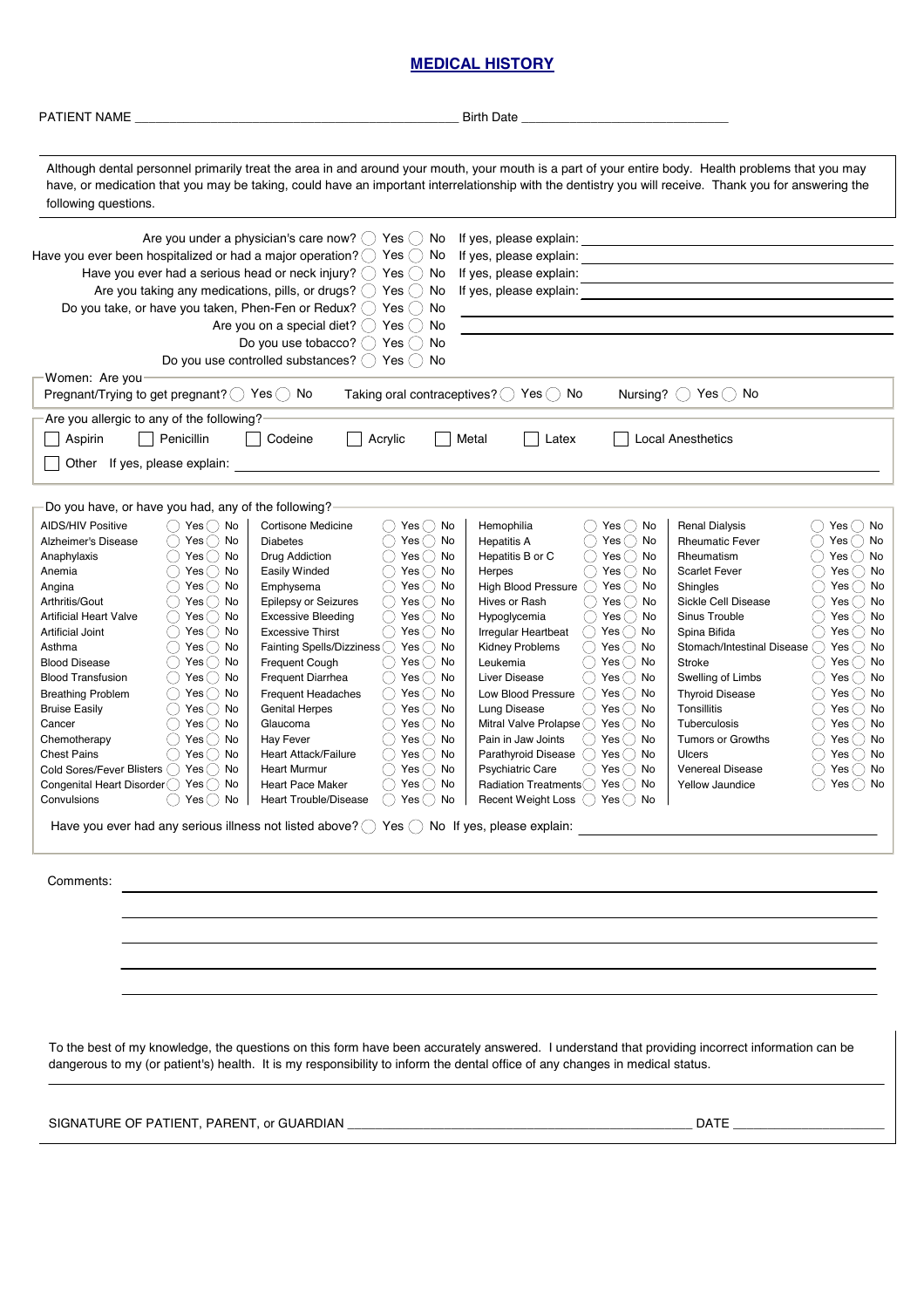## **Manna Dental**

25250 Northwest Freeway, Suite 250 Cypress, TX 77429 Tel: 281-256-7917 Fax: 281-256-7938

# **Notice of Privacy Practices for Protected Health Information**

### **This notice describes how medical information about you may be used and disclosed and how you can get access to this information. Please review it carefully!**

With your consent, the practice is permitted by federal privacy laws to make uses and disclosures of your health information for purposes of treatment, payment, and health care operations. Protected health information is the information we create and obtain in providing our services to you. Such information may include documenting your symptoms, examination and test results, diagnoses, treatment, and applying for future care or treatment. It also includes billing documents for those services.

#### **Example of uses of your health information for treatment purposes:**

A nurse obtains treatment information about you and records it in a health record. During the course of your treatment, the doctor determines a need to consult with another specialist in the area. The doctor will share the information with such specialist and obtain input.

#### **Example of use of your health information for payment purposes:**

We submit a request for payment to your health insurance company. The health insurance company requests information from us regarding medical care given. We will provide information to them about you and the care given.

#### **Example of Use of Your Information for Health Care Operations:**

We obtain services from our insurers or other business associates such as quality assessment, quality improvement, outcome evaluation, protocol and clinical guidelines development, training programs, credentialing, medical review, legal services, and insurance. We will share information about you with such insurers or other business associates as necessary to obtain these services.

### **Your Health Information Rights**

The health record we maintain and billing records are the physical property of the practice. The information in it, however, belongs to you. You have a right to:

- Request a restriction on certain uses and disclosures of your health information by delivering the request in writing to our office. We are not required to grant the request but we will comply with any request granted;
- Request that you be allowed to inspect and copy your health record and billing record—you may exercise this right by delivering the request in writing to our office;
- Appeal a denial of access to your protected health information except in certain circumstances;
- Request that your health care record be amended to correct incomplete or incorrect information by delivering a written request to our office;
- File a statement of disagreement if your amendment is denied, and require that the request for amendment and any denial be attached in all future disclosures of your protected health information;
- Obtain an accounting of disclosures of your health information as required to be maintained by law by delivering a written request to our office. An accounting will not include internal uses of information for treatment, payment, or operations, disclosures made to you or made at your request, or disclosures made to family members or friends in the course of providing care;
- Request that communication of your health information be made by alternative means or at an alternative location by delivering the request in writing to our office; and,
- Revoke authorizations that you made previously to use or disclose information except to the extent information or action has already been taken by delivering a written revocation to our office.

If you want to exercise any of the above rights, please contact us in person or in writing, during normal hours. We will provide you with assistance on the steps to take to exercise your rights.

#### **Our Responsibilities**

The practice is required to:

- Maintain the privacy of your health information as required by law;
- Provide you with a notice of our duties and privacy practices as to the information we collect and maintain about you;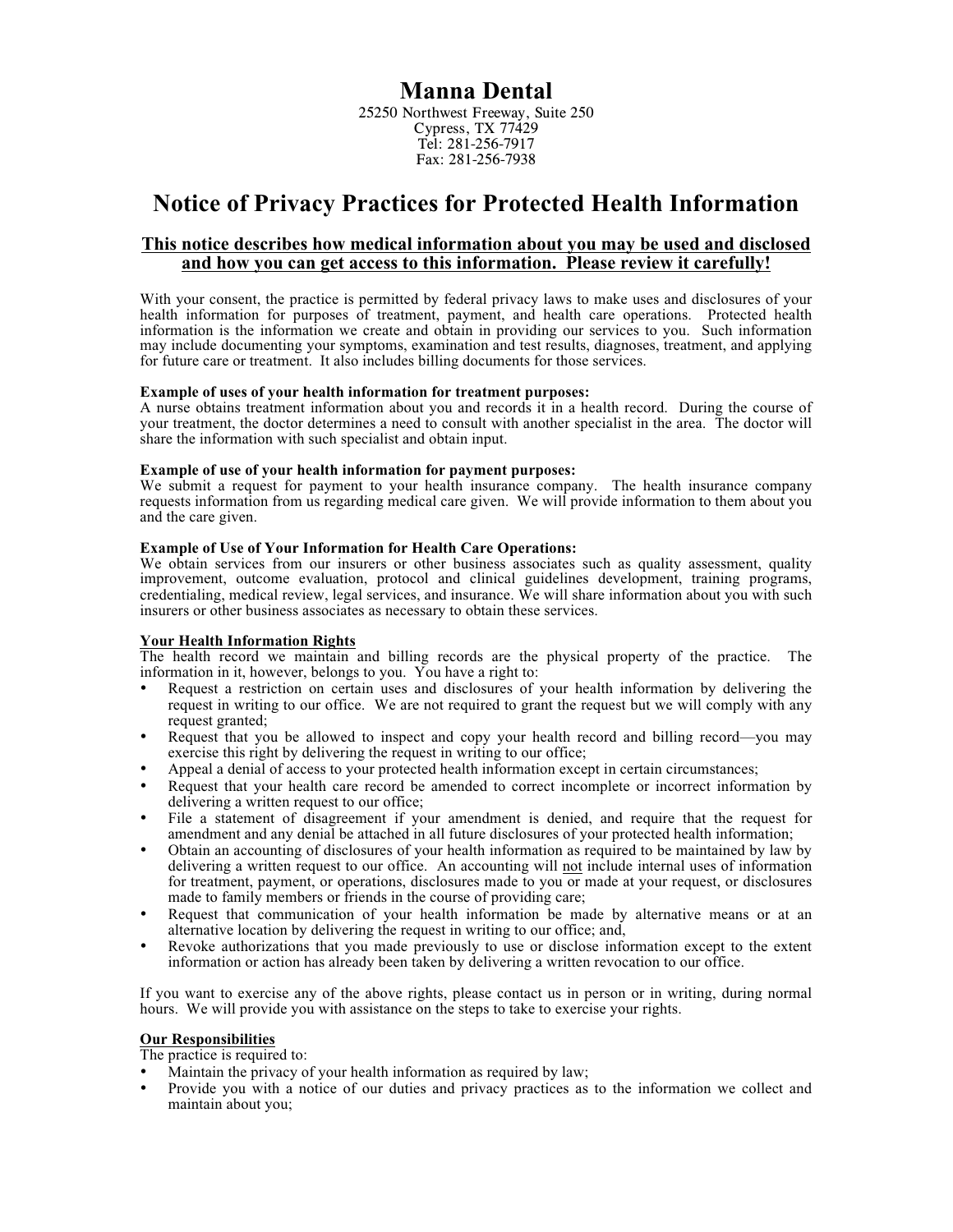- Abide by the terms of this Notice;
- Notify you if we cannot accommodate a requested restriction or request; and
- Accommodate your reasonable requests regarding methods to communicate health information with you.

We reserve the right to amend, change, or eliminate provisions in our privacy practices and access practices and to enact new provisions regarding the protected health information we maintain. If our information practices change, we will amend our Notice. You are entitled to receive a revised copy of the Notice by calling and requesting a copy of our "Notice" or by visiting our office and picking up a copy.

#### **To Request Information or File a Complaint**

If you have questions, would like additional information, or want to report a problem regarding the handling of your information, you may contact our office.

Contact Officer: Dr. Aimee Truong Telephone: 281-256-7917 Fax: 281-256-7938 Email: info@mannadent.com Address: 25250 Northwest Freeway, Suite 250 Cypress, TX 77429

Additionally, if you believe your privacy rights have been violated, you may file a written complaint at our office by delivering the written complaint to our office. You may also file a complaint by mailing it or emailing it to the Secretary of Health and Human Services.

- We cannot, and will not, require you to waive the right to file a complaint with the Secretary of Health and Human Services (HHS) as a condition of receiving treatment from the practice.
- We cannot, and will not, retaliate against you for filing a complaint with the Secretary.

#### **Other Disclosures and Uses**

#### **Notification**

Unless you object, we may use or disclose your protected health information to notify, or assist in notifying, a family member, personal representative, or other person responsible for your care, about your location, and about your general condition, or your death.

#### **Communication with Family**

Using our best judgment, we may disclose to a family member, other relative, close personal friend, or any other person you identify, health information relevant to that person's involvement in your care or in payment for such care if you do not object or in an emergency.

#### **Food and Drug Administration (FDA)**

We may disclose to the FDA your protected health information relating to adverse events with respect to products and product defects, or post-marketing surveillance information to enable product recalls, repairs, or replacements.

#### **Workers Compensation**

If you are seeking compensation through Workers Compensation, we may disclose your protected health information to the extent necessary to comply with laws relating to Workers Compensation.

#### **Public Health**

As required by law, we may disclose your protected health information to public health or legal authorities charged with preventing or controlling disease, injury, or disability.

#### **Abuse & Neglect**

We may disclose your protected health information to public authorities as allowed by law to report abuse or neglect.

#### **Correctional Institutions**

If you are an inmate of a correctional institution, we may disclose to the institution, or its agents, your protected health information necessary for your health and the health and safety of other individuals.

#### **Law Enforcement**

We may disclose your protected health information for law enforcement purposes as required by law, such as when required by a court order, or in cases involving felony prosecutions, or to the extent an individual is in the custody of law enforcement.

#### **Health Oversight**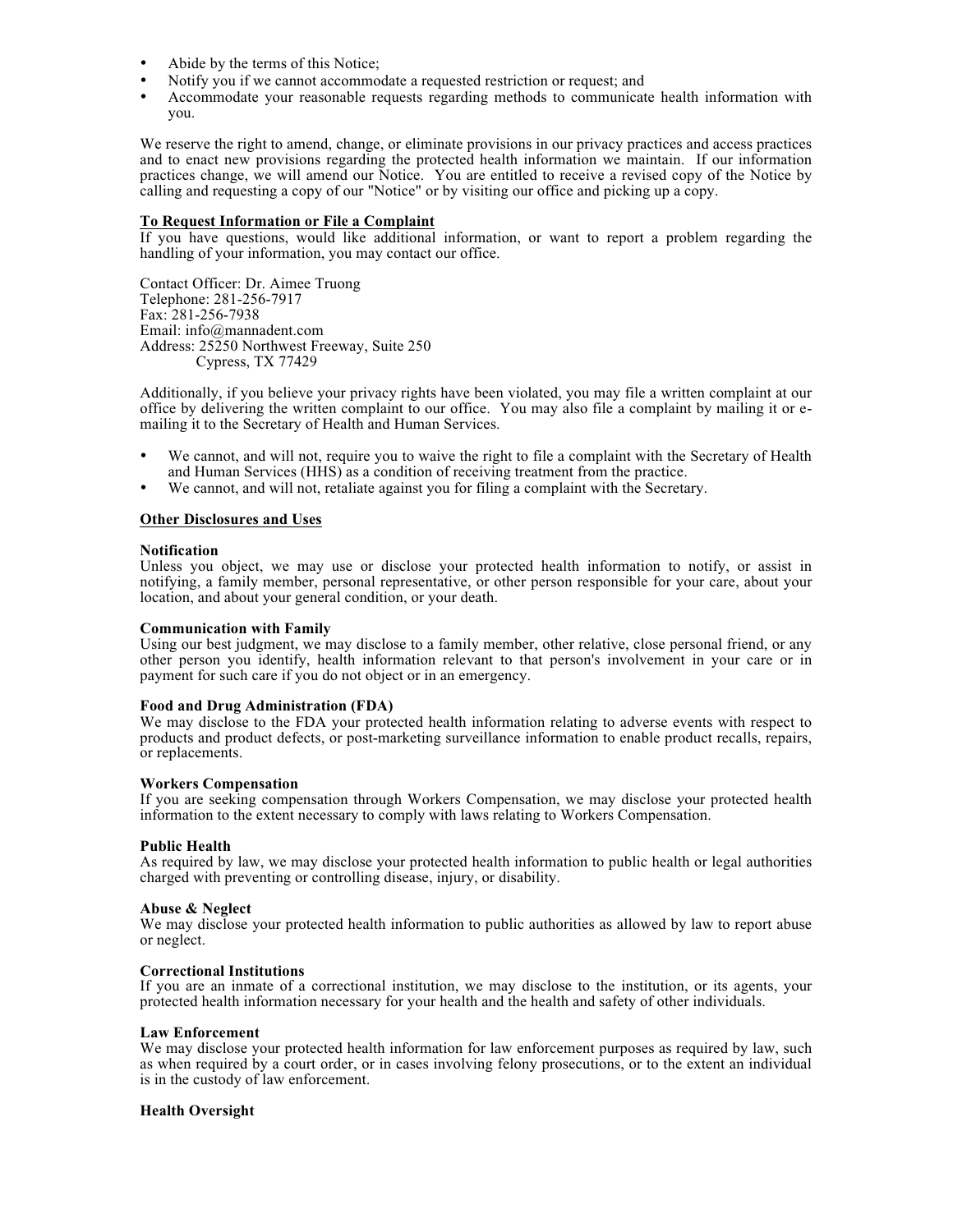Federal law allows us to release your protected health information to appropriate health oversight agencies or for health oversight activities.

#### **Judicial/Administrative Proceedings**

We may disclose your protected health information in the course of any judicial or administrative proceeding as allowed or required by law, with your consent, or as directed by a proper court order.

#### **Other Uses**

Other uses and disclosures besides those identified in this Notice will be made only as otherwise authorized by law or with your written authorization and you may revoke the authorization as previously provided.

#### **Website**

If we maintain a website that provides information about our entity, this Notice will be on the website.

Effective Date: January 1, 2009

I, \_\_\_\_\_\_\_\_\_\_\_\_\_\_\_\_\_\_\_\_\_\_\_\_\_\_\_\_\_\_\_\_\_\_\_\_\_\_\_\_\_\_\_\_\_\_\_\_\_\_\_\_, hereby acknowledge that I have received a copy of this practice's Notice of Privacy Practices. I have been given the opportunity to ask any questions I may have regarding this Notice.

\_\_\_\_\_\_\_\_\_\_\_\_\_\_\_\_\_\_\_\_\_\_\_\_\_\_\_\_\_\_\_\_\_\_\_\_\_\_\_\_\_\_\_\_\_\_\_\_\_\_\_\_\_\_ \_\_\_\_\_\_\_\_\_\_\_\_\_\_\_\_\_\_\_\_

Signature Date